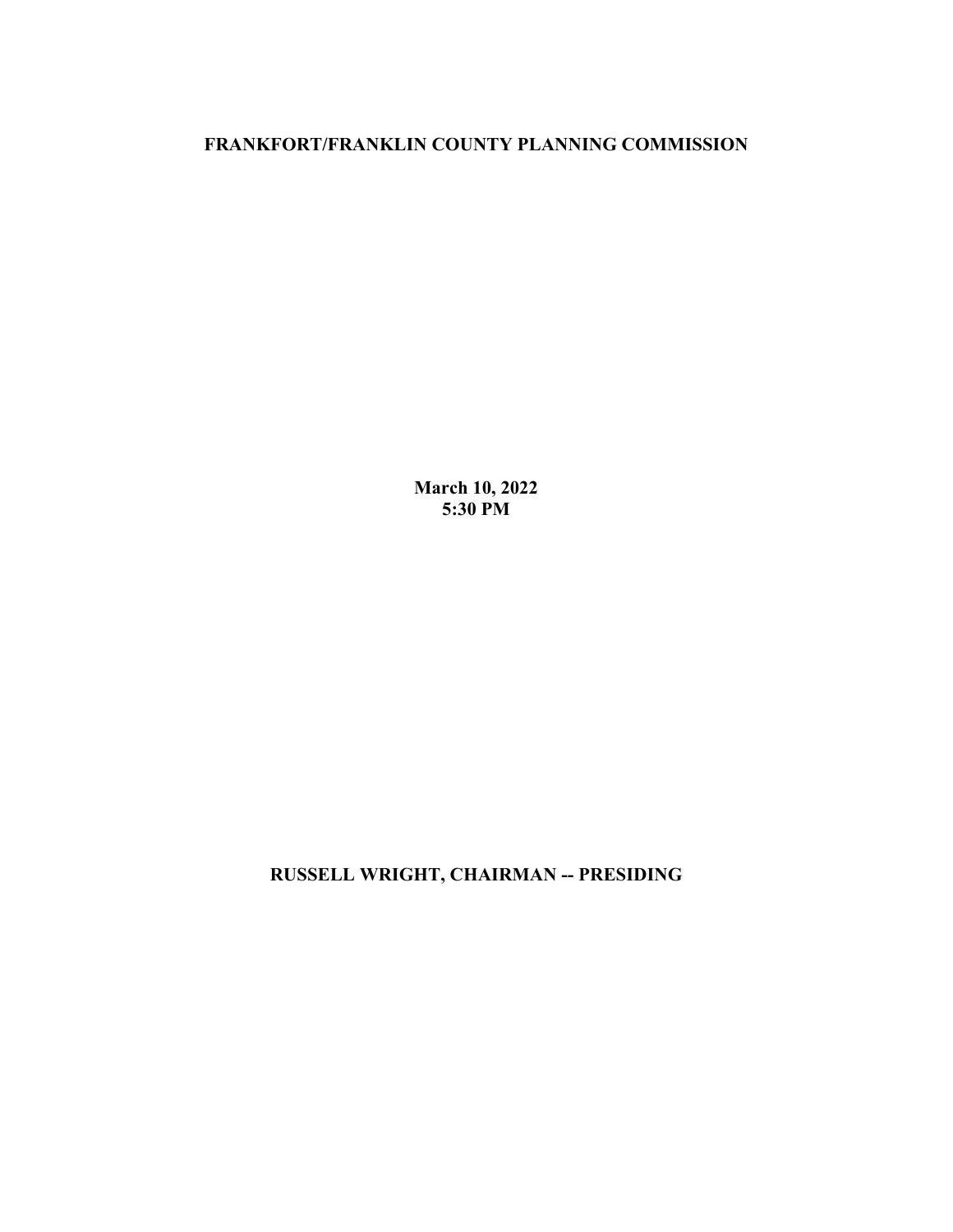The meeting was called to order at 5:30 p.m.

Chairman Wright asked the Secretary to Call the Roll.

## MEMBERS PRESENT:

David Boggs Patti Cross Keith Lee Paul Looney Timothy Luscher William I. May, Jr. Darrell Sanderson Brent Sweger Russell Wright Sherron Jackson, Chairman

(10)

Also Present:

Edwin Logan, Commission Attorney Eric Cockley, Director, Frankfort Department of Planning & Community Development Robert Hewitt, Director, Franklin County Planning & Building Codes Department Bed Judah, Planning Supervisor, Franklin County Planning & Building Codes Department

There being a quorum, the meeting was called to order.

Chairman Wright asked for a motion to approve the minutes of the January 13, 2022 meeting. Mr. Boggs made the motion to approve the minutes. The motion was seconded by Mr. Luscher and passed unanimously.

Chairman Wright asked for a motion to approve the payment of bills. Mr. Lee made a motion to approve the following bills:

| KLC (Liability Insurance - 2022)      | \$11,352.87 |
|---------------------------------------|-------------|
| Brandon White (BZA Jan-June 2021)     | \$100.00    |
| Margaret Townsley (BZA Jan-June 2021) | \$100.00    |
| Mitch Buchanan (BZA Jan-June 2021)    | \$100.00    |
| Johnny Keene (BZA Jan-June 2021)      | \$100.00    |
| Ashley Kennedy (BZA Jan-June 2021)    | \$100.00    |
| Sherron Jackson (PC Jan- June 2021)   | \$300.00    |
| Patti Cross (PC Jan- June 2021)       | \$300.00    |
| James Terrell (PC Jan- June 2021)     | \$225.00    |
| Timothy Luscher (PC Jan- June 2021)   | \$300.00    |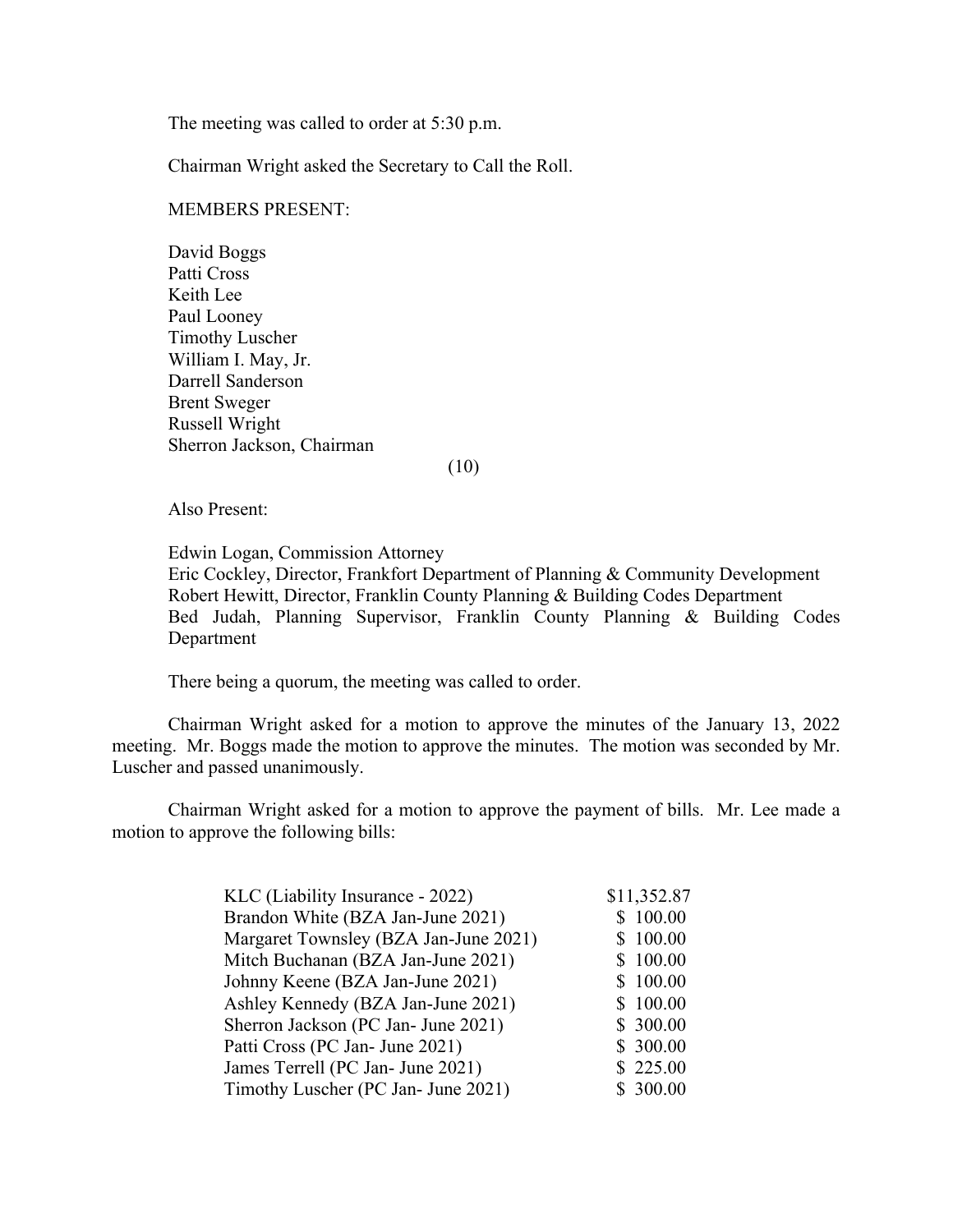| David Boggs (PC Jan- June 2021)       | \$300.00   |
|---------------------------------------|------------|
| Keith Lee (PC Jan- June 2021)         | \$225.00   |
| Charles Stewart (PC Jan- June 2021)   | \$225.00   |
| Russell Wright (PC Jan- June 2021)    | \$300.00   |
| Darrell Sanderson (PC Jan- June 2021) | \$300.00   |
| Paul Looney (PC Jan- June 2021)       | \$225.00   |
| William May, Jr (PC Jan- June 2021)   | \$150.00   |
| Kate Bennett (PC Jan- June 2021)      | 75.00<br>S |
|                                       |            |
|                                       |            |

| Ed Logan (Legal Fee, February and March)     | \$3000.00 |
|----------------------------------------------|-----------|
| Vickie Sewell (PC Secretarial – Jan)         | \$300.00  |
| Dawn McDonald (BZE Secretarial – Feb)        | \$75.00   |
| Frankfort NewsMedia (Legal Advertising)      | \$450.42  |
| McBride Dale Clarion (Comp Plan $- PC 8\%$ ) | \$662.90  |
| McBride Dale Clarion (County's 46%)          | \$3811.68 |

The motion was seconded by Ms. Cross and passed unanimously.

Under Staff Items, Mr. Cockley stated that the City Commission and other boards were considering going back to in-person meetings. He stated that he would get an update from Public Safety and make a recommendation on in-person meetings at the next meeting.

Mr. Cockley provided an update on the Comprehensive Plan. He stated that staff and the Steering Committee had met and laid out a framework to serve on the Advisory Committee. He stated that the group would meet again and identify different committee assignments. He stated that the Consultants have begun gathering data.

Chairman Wright stated that there was some concern raised by the public that some things were not included in the Commission packets. Mr. Logan stated that information that is not presented or given orally at the public hearing cannot be considered by the Commission.

Ms. Chris Schimmoeller stated that staff had informed her that they could send comments. She stated that many people had submitted comments, but they were not included in the packet. Ms. Schimmoeller asked that the public hearings be postponed.

There were concerns raised about the number of people who wished to testify at the two public hearings. Ms. Schimmoeller stated that there were likely over 70 people who wished to speak at each of the public hearings. Mr. Jackson stated that he felt the public hearings should be postponed and held separately. After further discussion, Mr. Luscher made a motion to table both public hearings until the next in-person meetings were held. The motion was seconded by Ms. Cross and passed by a vote of nine to one. Those voting in favor were Ms. Cross, Mr. Jackson, Mr. Lee, Mr. Looney, Mr. Luscher, Mr. May, Mr. Sanderson, Mr. Sweger and Chairman Wright. Mr. Boggs voted no to the motion.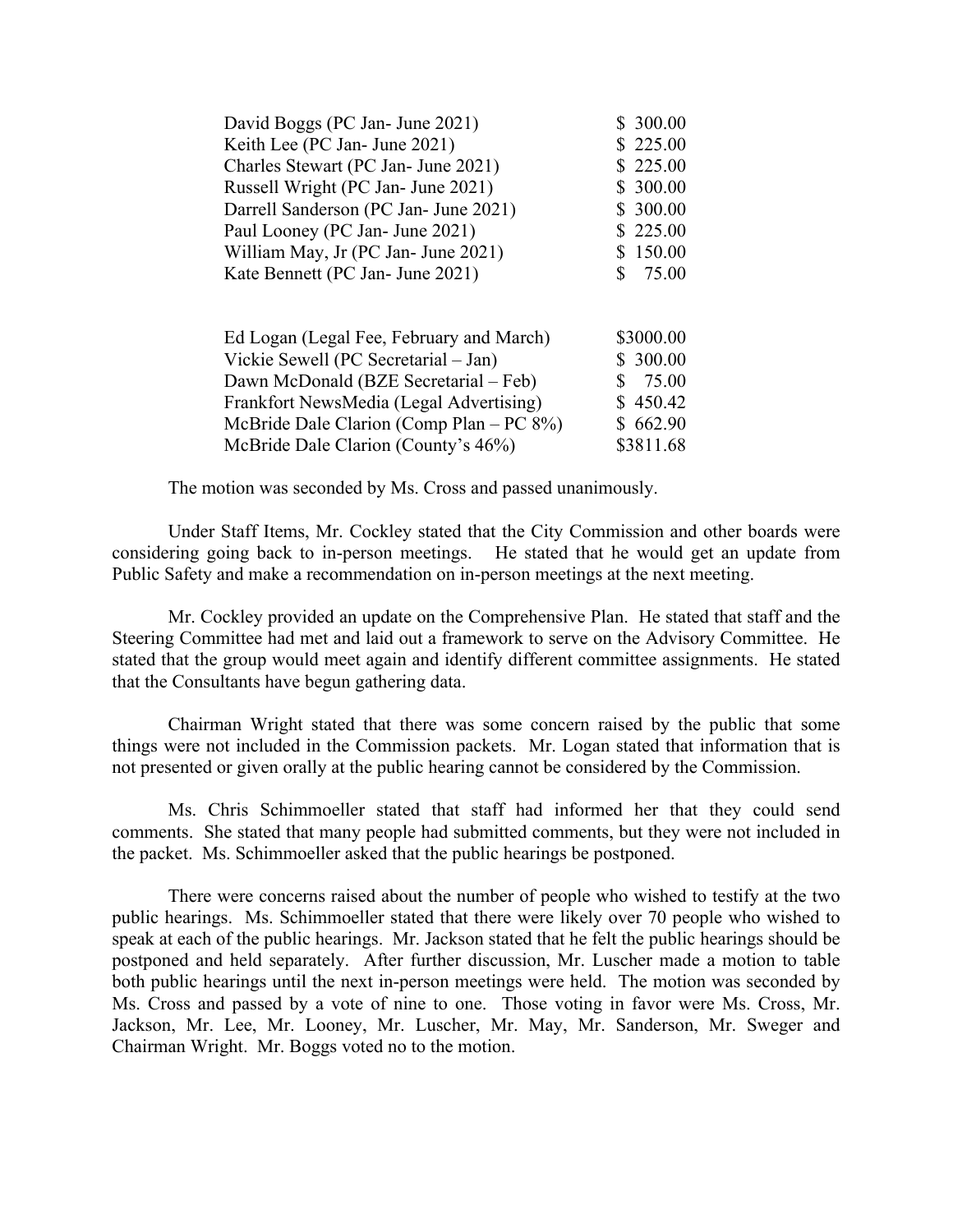Chairman Wright asked the Secretary to introduce the next item on the agenda:

## **Frankfort Development Group is requesting an interpretation from the Frankfort/Franklin County Planning Commission of Section 155.085, Table of Permitted Uses, from the Franklin County Zoning Regulations to determine if the parking of recreational vehicles, boats, campers, and other similar vehicles is classified as "Automobile Parking" under Land Use Code #632. (County item)**

Mr. Hewitt presented the staff report for the request. He stated that staff had made a recommendation of approval of the request to allow recreational vehicles, boats, campers and similar vehicles to be classified as Automobile Parking, under Land Use Code #632.

Chairman Wright asked if the request for indoor parking of these vehicles, only. Mr. Hewitt responded that it was for indoor parking.

Mr. Sanderson asked if the text amendment was, in fact, changing the zoning of the property to permit the use in residential zones. Mr. Hewitt stated they would not be doing that, and he added that it was a commercial business. Mr. Logan stated that the Commission cannot override Subdivision Restrictions.

Ms. Chris Schimmoeller, on behalf of Envision Franklin County, was present and stated that her group had concerns that the approval would expand what is allowed within the Highway Commercial district. She stated that the use appears to be more of a warehousing land use. She stated that the group thinks it would be more appropriate in a zone district that permitted warehousing.

Mr. Looney asked if a development plan would be brought to the Commission for approval. Mr. Hewitt stated that if the use were to be in an existing building the staff could approve the request administratively. He stated that a new use would allow for the Commission to review.

After further discussion, Mr. Lee made a motion to approve the proposed interpretation request with the condition that the development plan for the use is brought before the Planning Commission for approval. The motion was seconded by Mr. Sanderson and was approved by a vote of nine to one. Those voting in favor were Mr. Boggs, Ms. Cross, Mr. Jackson, Mr. Lee, Mr. Looney, Mr. Luscher, Mr. May, Mr. Sanderson and Chairman Wright. Mr. Sweger voted no to the motion.

Chairman Wright asked the Secretary to introduce the next item:

**In accordance with Section 155.283 of the Franklin County Code of Ordinances, CDT Homes, LLC is requesting approval of a Development Plan for the construction of sixteen (16) townhome units on Robert M. Green Boulevard within the Village at Duckers subdivision phase 8A-2. The property is more particularly**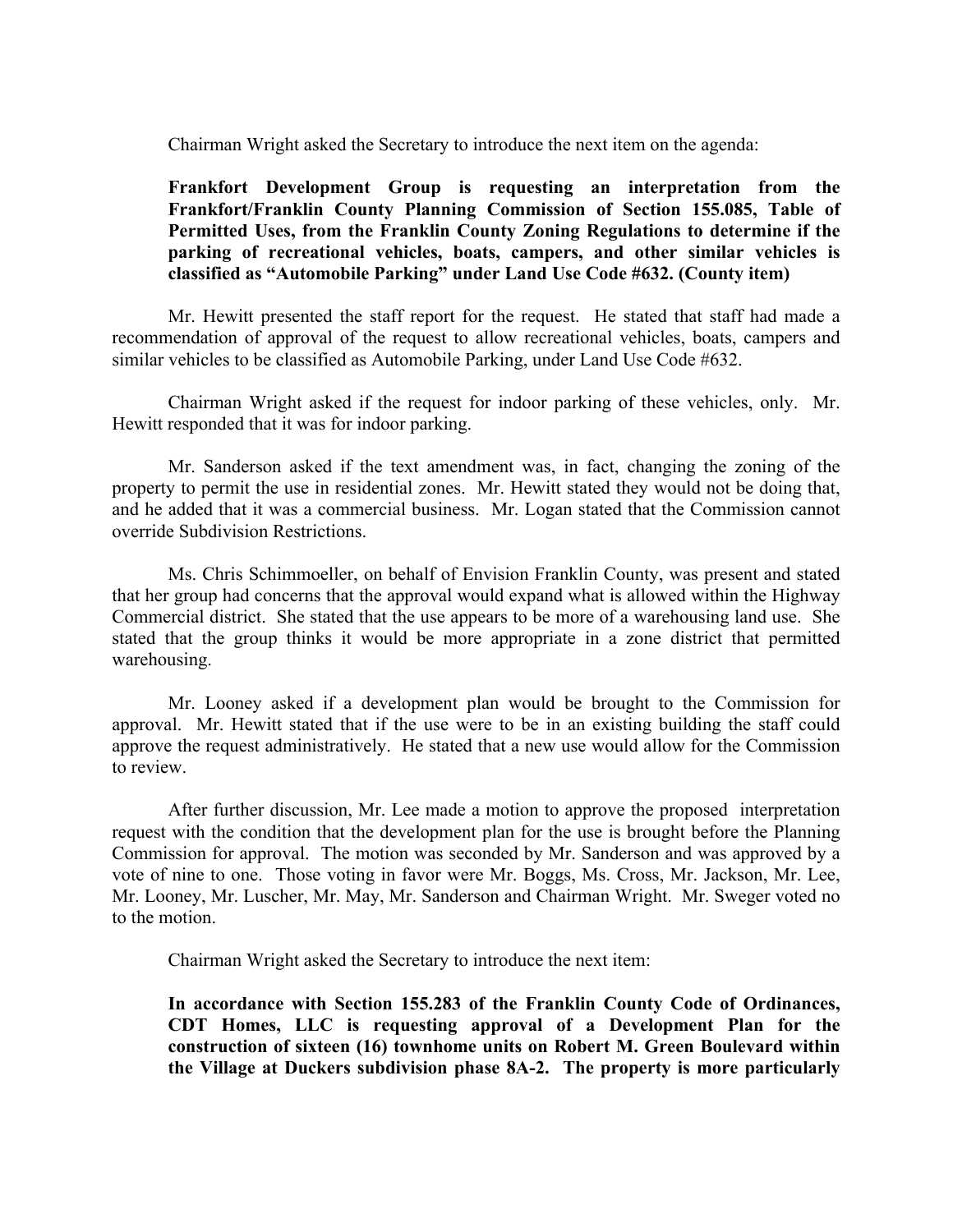## **described as amended lot 340 and recorded in the Office of the Franklin County Clerk (Cabinet M, Page 175).**

Mr. Ben Judah presented the staff report for the request. Mr. Judah stated that the property is 1.241 acres in size and was zoned Planned Residential. He stated that located on Robert M. Green Boulevard within the Village at Duckers Subdivision. He stated that the property is three separate lots, but will be developed as 10 condominium units.

Mr. Judah stated that the Technical Review Team had reviewed the request and have all approved the development and will sign the development plan if the Commission approves this request.

Under audience questioning, Ms. Wendy Cumpston stated that she felt another entrance needed to be provided for this development. Mr. Judah stated that no new entrances were being proposed.

Ms. Constance Trainer asked if a Traffic Study had been conducted. Mr. Judah stated that a traffic study was not required for this development.

Mr. Rhett Brodeur asked if the units would have onsite parking. Mr. Judah stated that each unit will have its own garage and driveway, which will provide for the required two parking spaces.

Mr. Hewitt stated that on-street parking is allowed, unless restricted by Franklin County Fiscal Court.

Mr. Steven Wilson stated that he was concerned with emergency vehicles being able to navigate the cul-de-sac if on-street parking was allowed.

Mr. Lee asked what the number of bedrooms being proposed was. Mr. Judah stated that there were a mix of two- and three-bedroom units.

Mr. Lauren Hogan asked if this development was considered multi-family. Mr. Judah stated that it is designated as single-family attached residential units.

Mr. Darrell Keeling stated that he did not understand why Impact Statements were not being required. Mr. Hewitt stated that a traffic study is required if there were more than 100 residential lots or more than 100 vehicle trips per day being generated.

Mr. Keeling stated that he felt this proposal added to an existing problem situation.

Ms. Cumpston stated that the existing street could not handle more traffic.

Mr. Sweger stated that the open space would be managed by the Association and asked what was included in the common areas. Ms. Pelosi stated that it included the lawns and patios.